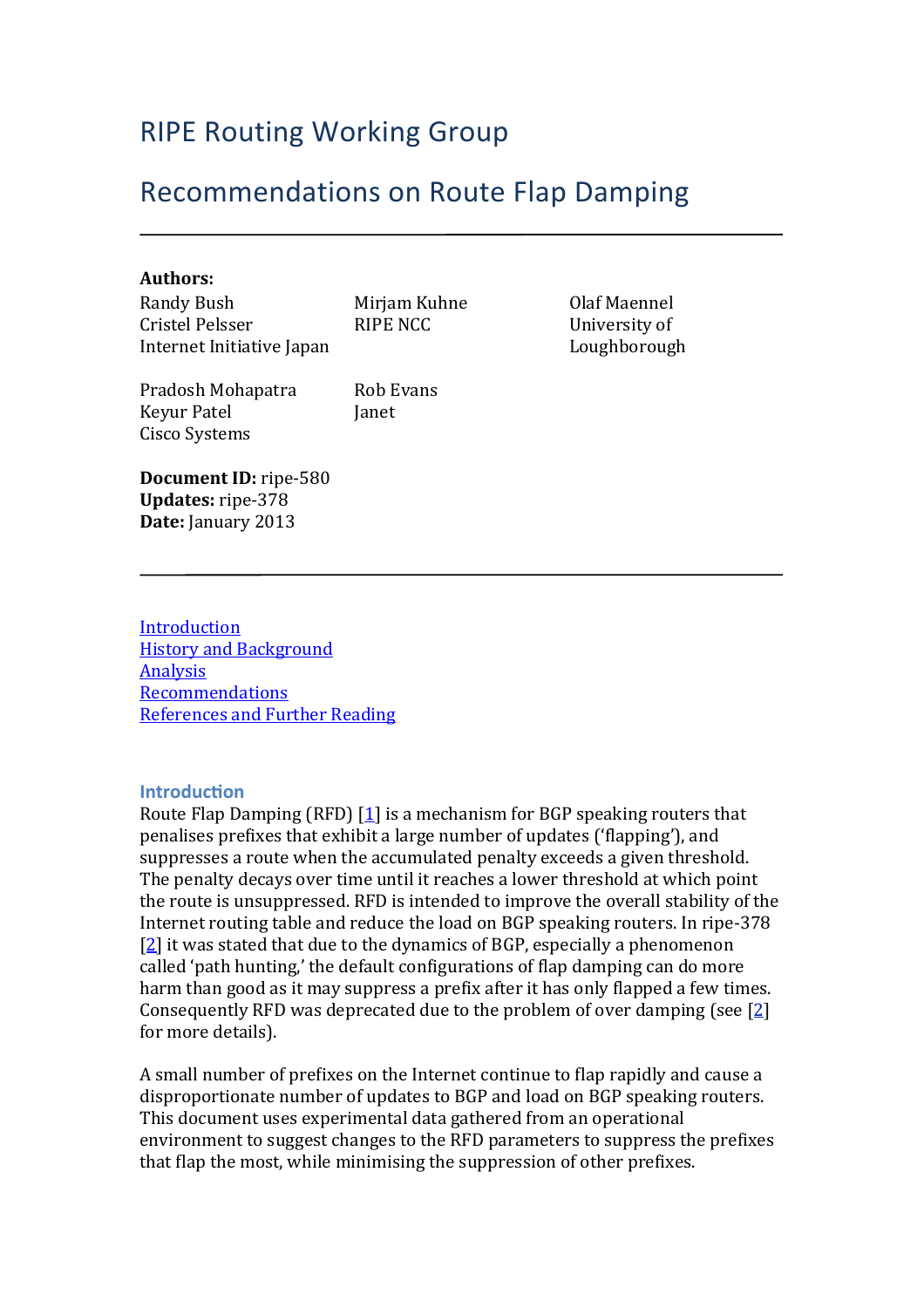This document suggests parameters which would make RFD usable and is based around the work of Cristel Pelsser, Olaf Maennel, Pradosh Mohapatra, Randy Bush, and Keyur Patel presented at PAM2011[[3](#page-3-3)].

#### <span id="page-1-0"></span>**History and Background**

In the early 1990s the accelerating growth in the number of prefixes being announced to the Internet (often due to inadequate prefix aggregation), the denser meshing through multiple inter-provider paths, and increased instabilities started to cause significant impact on the performance and efficiency of some Internet backbone routers. Every time a routing prefix altered state because of a single line-flap, the withdrawal was advertised to the whole BGP-Speaking Zone (BSZ) and handled by every router that carried the full Internet routing table.

The load this processing placed on the control planes of routers caused further instability as the routers were not able to process other BGP updates or they dropped traffic transiting the device. This could produce cyclic crashing behaviour.

To overcome this situation RFD was developed in 1993 and has since been integrated into most router BGP software implementations. RFD is described in detail in RFC 2439 $[1]$  $[1]$ .

When RFD was first implemented in commercial routers, vendor implementations had different default values and different characteristics. As this inconsistency would result in different rates of flap damping, and therefore introduce inconsistent path selection and behavior that was hard to diagnose, the operator community introduced a consistent set of recommendations for flap damping parameters, so that ISPs deploying RFD would treat flapping prefixes in the same way.

This call for consistency resulted in the RIPE Routing Working Group producing first ripe-178, then ripe-210, and finally the ripe-229 documents  $[2a]$ . The parameters documented in ripe-229 were considered, at time of publication in 2001, the best current practice. In 2006, this was reviewed again and resulted in ripe-378 $[2]$  $[2]$  $[2]$  which recommended to disable RFD because it created more harm than good.

#### <span id="page-1-1"></span>**Analysis**

In the work by Pelsser et al  $[3]$  $[3]$ , it is shown that 3% of all prefixes cause 36% of BGP updates, and just 0.01% of the prefixes cause 10% of the BGP updates. The aim is to only penalise those prefixes with excessive numbers of updates.

The default values used in current implementations of RFD apply a penalty of 1000 each time a route flaps, and suppresses the prefix when the penalty exceeds a figure in the region of 2000 (Cisco IOS) or 3000 (Juniper JunOS).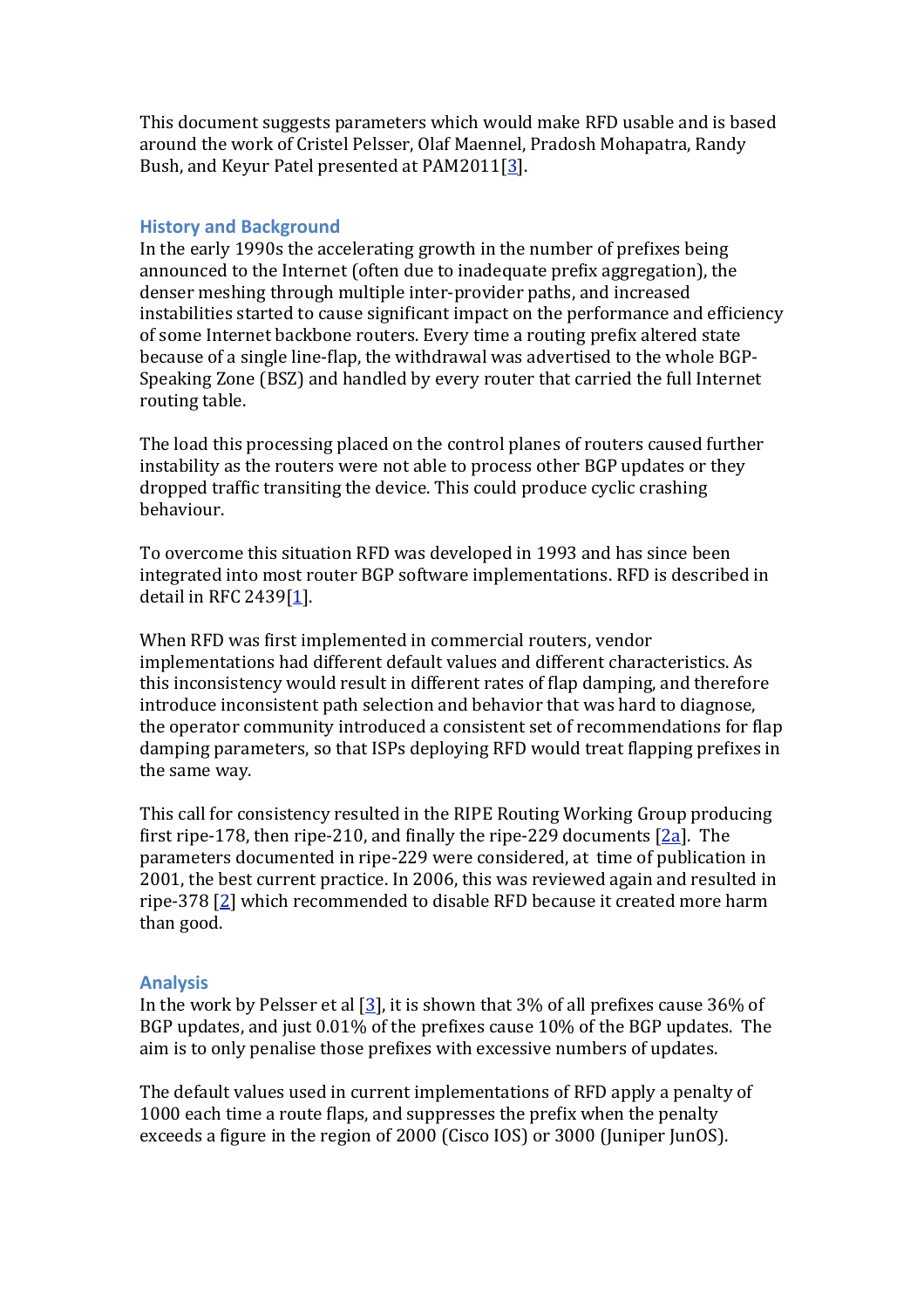The table shows the percentage of prefixes above the suppress threshold and the percentage reduction in BGP churn for various values of suppress threshold. The current default suppress value of 2000 reduces BGP churn by 47%, but it suppressed 14% of the prefixes at some point over the lifetime of the experiment. Significantly larger values of suppress threshold such as 12000, 15000 or 18000 still reduced BGP churn, but suppressed far fewer prefixes which it is believed reduces the risk of penalising otherwise well-behaved prefixes.

| <b>Suppress</b><br><b>Threshold</b> | % prefixes<br>suppressed | % reduction in BGP churn<br>compared with no damping |
|-------------------------------------|--------------------------|------------------------------------------------------|
| 2000                                | 14                       | 47                                                   |
| 4000                                | 4.2                      | 26                                                   |
| 6000                                | 2.1                      | 19                                                   |
| 12000                               | 0.63                     | 11.26                                                |
| 15000                               | 0.44                     | 9.51                                                 |
| 18000                               | 0.32                     | 8.12                                                 |

## <span id="page-2-0"></span>**Recommendations**

In order to punish the biggest offenders - those prefixes that flap the most – yet without punishing others, the RIPE Routing-WG recommends vendors raise the maximum suppress threshold in router implementations to 50,000 and operators configure a suppress threshold value of at least 6,000. The vendors might also change the default suppress threshold to 6,000. But this might surprise operators who use the default.

This has a number of advantages:

- it is easy to implement
- it will reduce the churn compared to the situation we have now where no RFD is applied
- it spares the smaller offenders.

Changing the default suppress threshold could result in an increase in forwarding table size or announcement rate for operators who use RFD with the default settings. This warrants further discussion.